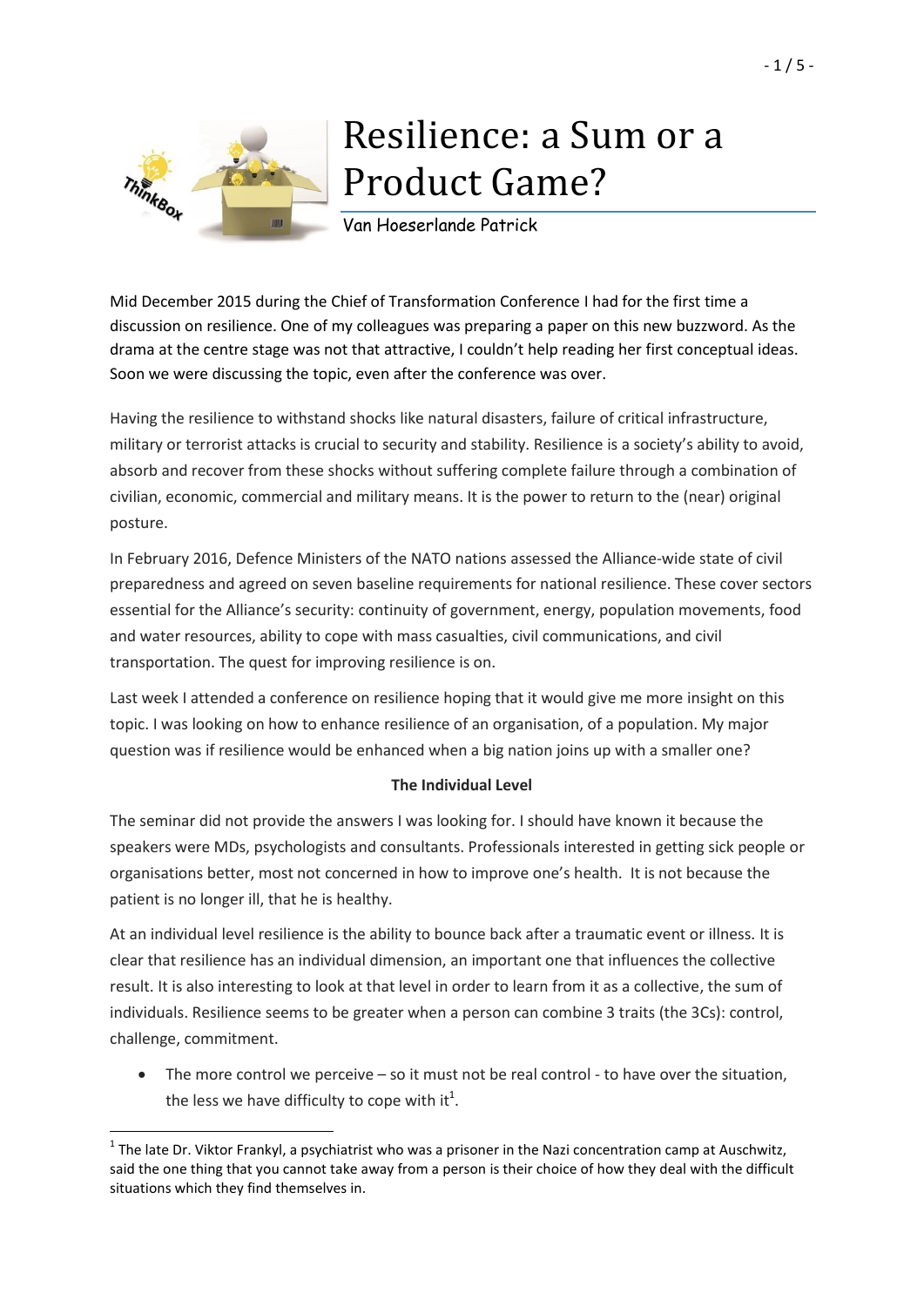- Challenge is about how we perceive the events that occur in our lives; seeing our difficulties as challenges rather than as threats and accepting that the only thing in life that is constant, is change. If we view change as a total threat or see every difficulty we encounter as threatening to us then this is going to trigger a stronger 'fight or flight' response than if we see event as a challenge. Stress hardy people do not spend time ruminating over why things have to change, they are not frightened by it, they accept it as being a natural part of life, not a threat but an opportunity to learn and grow.
- Commitment means having a purpose. When committed to something we tend to be motivated to put in more effort and to be less distracted by external factors.

Reading the list above it is no wonder that people who are used to work in traumatic situations (like fire-fighters, military, emergency response teams) have drilled-in reactions (control), consider their work as challenging, and are highly motivated (commitment). For a society this means that in times of crisis its leaders must give at least the impression, through actions and communication, that they have a certain degree of control over the situation, explain that the situation is a crisis but also an opportunity, and demonstrate that they are committed, determined to solve it<sup>2</sup>.

#### **The Organisational Level**

However within this article I want to limit the application to a military point of view although this does not mean that I will consider only resilience in the face of an external military aggression. Collective resilience must be analysed in regard to the resistance against such an attack (like a traumatic event at the personal level) and against a slow infiltration (an illness) like a disinformation campaign or a hybrid warfare strategy. Resilience is proactive in positioning the organisation to survive and thrive given known and unknown challenges.

Looking at the world and our history it seems that we are evolving to a global society that is less resilience. The ever increasing level of individuality with a higher attachment on life, of luxury with a higher dependency on things, of real-time connectivity through social media making remote crises personal, make people's perception of a high control on things prone to be shattered more easily. Resilience that came natural must now be built into organisations and societies.

Although resilience greatly depends on effective crisis management it is enhanced by an integrated combination of approaches<sup>3</sup>.

 **[Risk management](https://en.wikipedia.org/wiki/Risk_management)** consists of formal processes to identify threats and vulnerabilities (and opportunities), and the mitigation approaches it will employ. Risk management is moving toward a more proactive focus, but the traditional focus has been defensive in nature. Identifying and managing risks is arguably the most important factor in achieving resilience; however, it is one of many factors. Resiliency has a healthy consideration of posturing for future opportunities.

1

 $2$  Looking it a bit different at it, resilience is the combination of the preparatory work to fend off harm with the ability to start the first Plan-Do-Check-Act (PDCA) or Observe-Orient-Decide-Act (OODA) loop initiating constructive actions.

 $3$  Approach comprises aspects like preparation, documentation, education, training and exercise.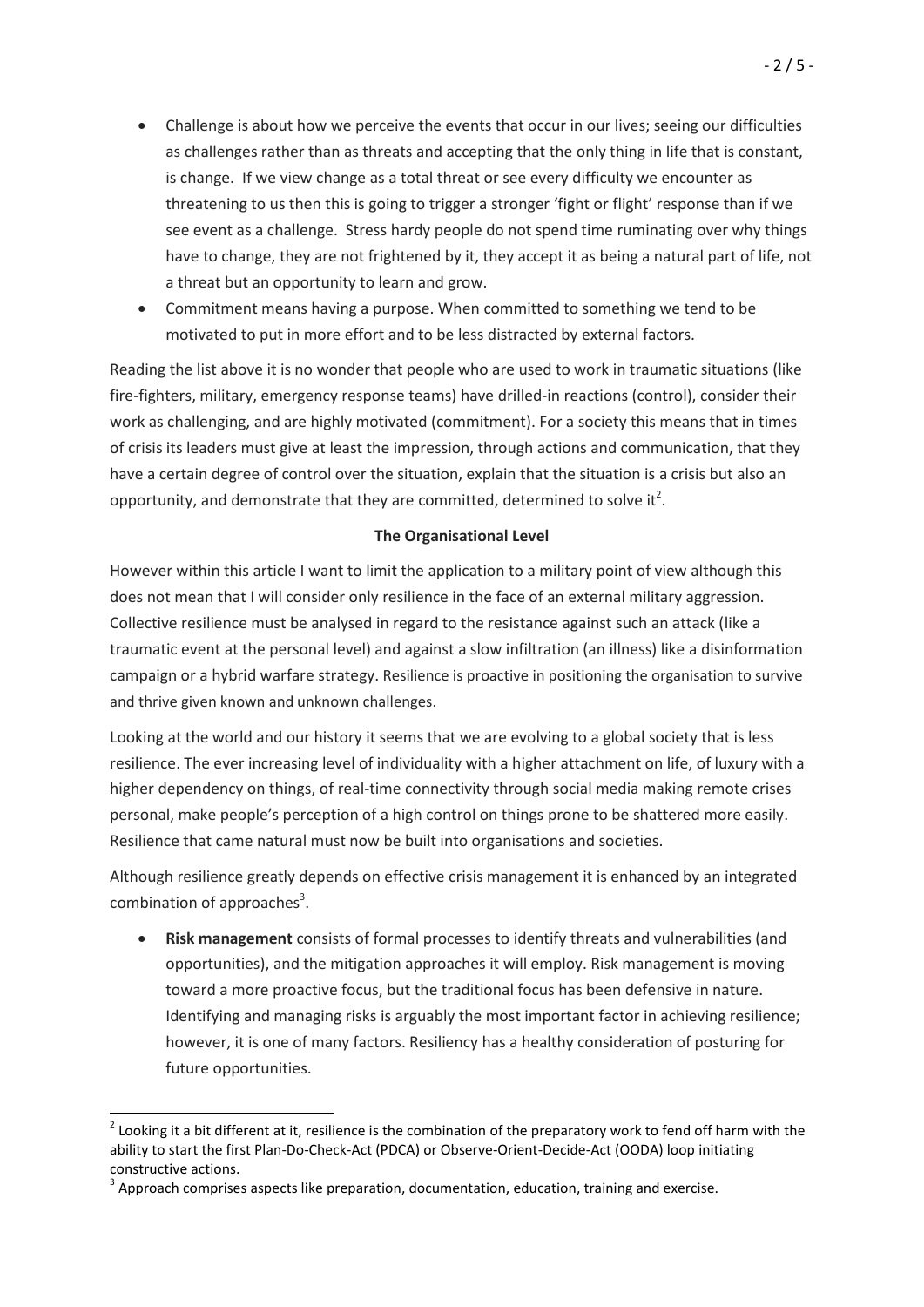- **Security**, whether applied to physical, financial, personnel, cyber information or any other asset, entails the preventive measures against danger or loss. A significant breach in security could certainly impair an organisation's ability to exist, and thus is a critical concept underlying the organisation's capacity to be resilient. Security, as generally practiced, provides specific protection against identified or projected circumstances.
- **Protection** is often associated with the set of actions to harden assets to withstand identified contingencies, mitigate the damage, or make them a less attractive target. The focus is to maintain the assets' core function and ward off harm. Organisations plan for protection against specific threats or categories of threats. Resilience approaches the issue from a standpoint of taking reasonable protective actions, but having alternative capabilities as needed or the ability to withstand the disruption.
- **[Preparedness](https://en.wikipedia.org/wiki/Preparedness)** consists of the plans of actions for when the disaster or crisis strikes. Preparedness efforts are very specific sets of tactical actions (e.g. evacuation plans, sheltering plans, rehearsals, and stockpiles) that will be taken to mitigate the effects of predicted disasters/crises situations. Resilience requires prudent and serious attention to preparations for known likely disasters, particularly those that are highly likely. Resiliency would address preparedness as a specific emergency management business function; but more importantly, as being impacted by numerous functions across the organisation.
- **[Crisis management measures](https://en.wikipedia.org/wiki/Crisis_management)** refer to the set of actions and capabilities in place to effectively respond to and contain a situation. The situation can vary from natural, manmade, or environmental challenges, whether internally or externally generated. Most consider crisis management to largely consist of actions that go into play when the crisis occurs and subside after it is considered 'over'. There are plans and preparations, but the actions are not often dealt with as part of normal operations. Business Continuity Management is a subset of crisis management as it focuses on the survival of the organisation as a precondition to return to normal.
- **Recovery measures** are tools and services designed to support the transition from withstanding the crisis treatment to recovery to normal business. This last part creates the capability to bounce back to a situation similar to the one before the crisis.

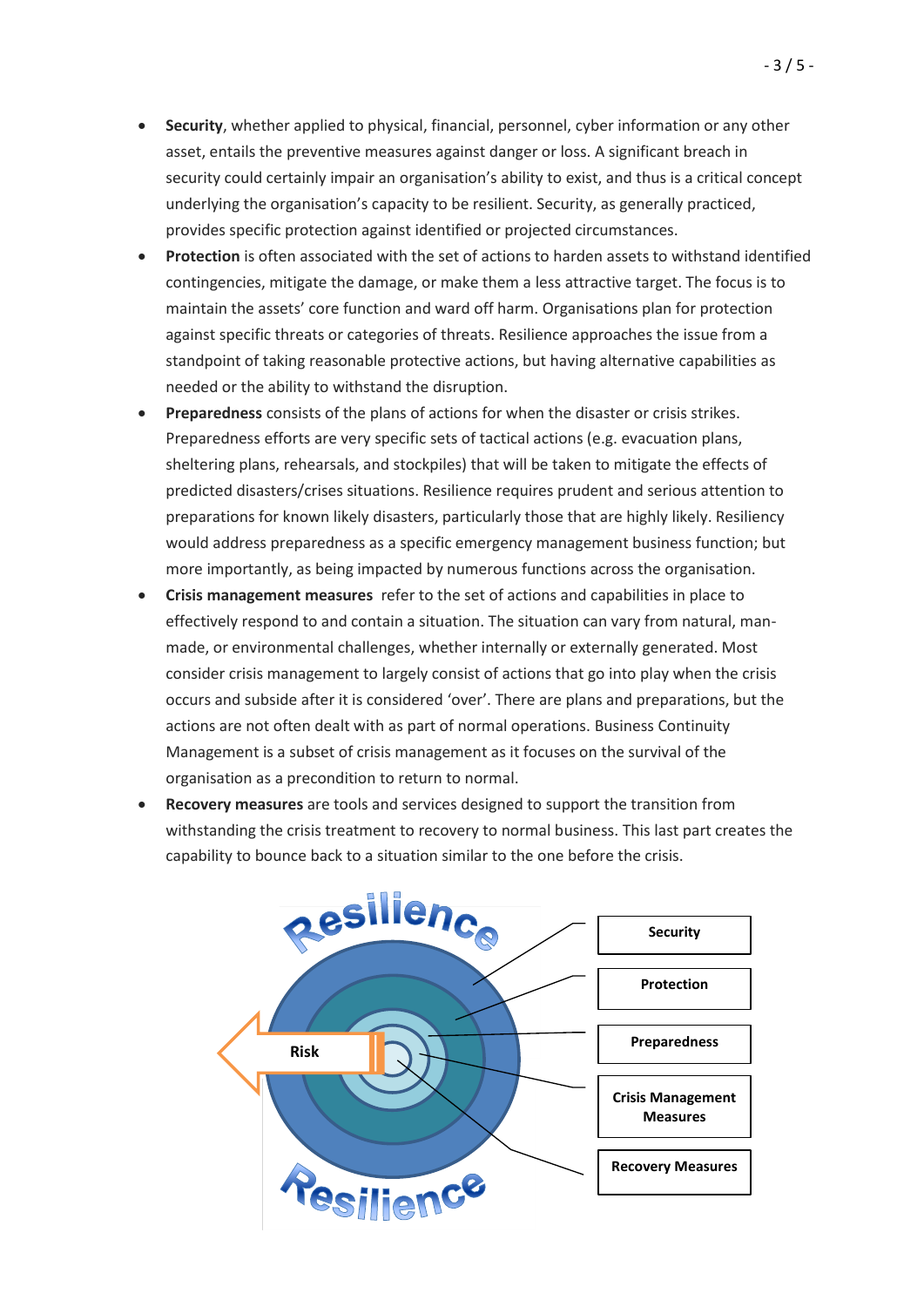In short, this integrated approach lifts the 3Cs at an organisational level. It is about the perception of control through pre-planned measures to communicate and act, accepting change as a challenge by discussing action plans, and to take up the challenge by being committed to be prepared to deal with the worst, the unexpected, and the unknown<sup>4</sup>.

### **Sum or Product**

But what about alliances? It is quite intuitive that a smaller nation could increase its resilience by joining a big nation. Having more resources should result in being a harder target and an increased ability to bounce back. Right? Let's assume for the sake of discussion that this statement is true. Then, why would a big nation be interested in stepping into an alliance with a small nation? If the weakest link determines the strength of the combination, a big nation has no interest in joining up<sup>5</sup>. Or is resilience just a matter of adding up resources so that even a small contribution helps? Is the accumulation of resources the way to enhance resilience?

It would be in a one-dimensional world where danger is coming from one direction, but that is not how the real world looks like. Danger is lurking form all sides and on all levels of society. So, like in the Domino Theory of the Cold War era which held that if one country fell under communist influence or control, its neighbouring countries would soon follow, just adding resources is not the way to go. More of the same does not enhance resilience. This also means that being big isn't necessarily better. So what does the trick?

Having access to lots of resources certainly helps, but it is more important and useful to accumulate more options to react. The more, flexible answers, the better the chances to withstand all kinds of crises. Diversity in thinking patterns and approaches, the 'raison d'être' of jointness<sup>6</sup>, combined with the willingness to learn from each other increases the success rate so elegantly expressed by Darwin's 'Survival of the fittest'. A big nation has an interest in joining up with a small one with a different culture. Diversity combined with a common goal is key to strong, mutually resilience increasing alliances<sup>7</sup>.

## **Diversity to Enhance Resilience**

Resilience, the combination of civil preparedness and military capacity, is a society's ability to resist and recover easily and quickly from crises. This ability can be enhanced by an integrated approach to stay in (perceived) control before, during and in the aftermath of sudden or continuous crises. The more different options in the portfolio, the better the chances of national survival (and recovery).

**.** 

<sup>&</sup>lt;sup>4</sup> Measures designed to meet identified, known crises providing the flexibility in use are the only preparation for the unknown. Example: evacuation measures designed to evacuate a building in case of a fire, may be used for 'similar' dangers like an EOD in that building.

 $<sup>5</sup>$  Of course there may be other reasons (e.g. political, utility as a buffer) for such cooperation.</sup>

<sup>&</sup>lt;sup>6</sup> Jointness as a true cooperation of different branches in the military, a '<u>[Gentse waterzooi](https://en.wikipedia.org/wiki/Waterzooi)</u>' and not a '<u>[Stoemp](https://en.wikipedia.org/wiki/Stoemp)</u>'.

 $^7$  A loose alliance may be a weakness instead of strength.